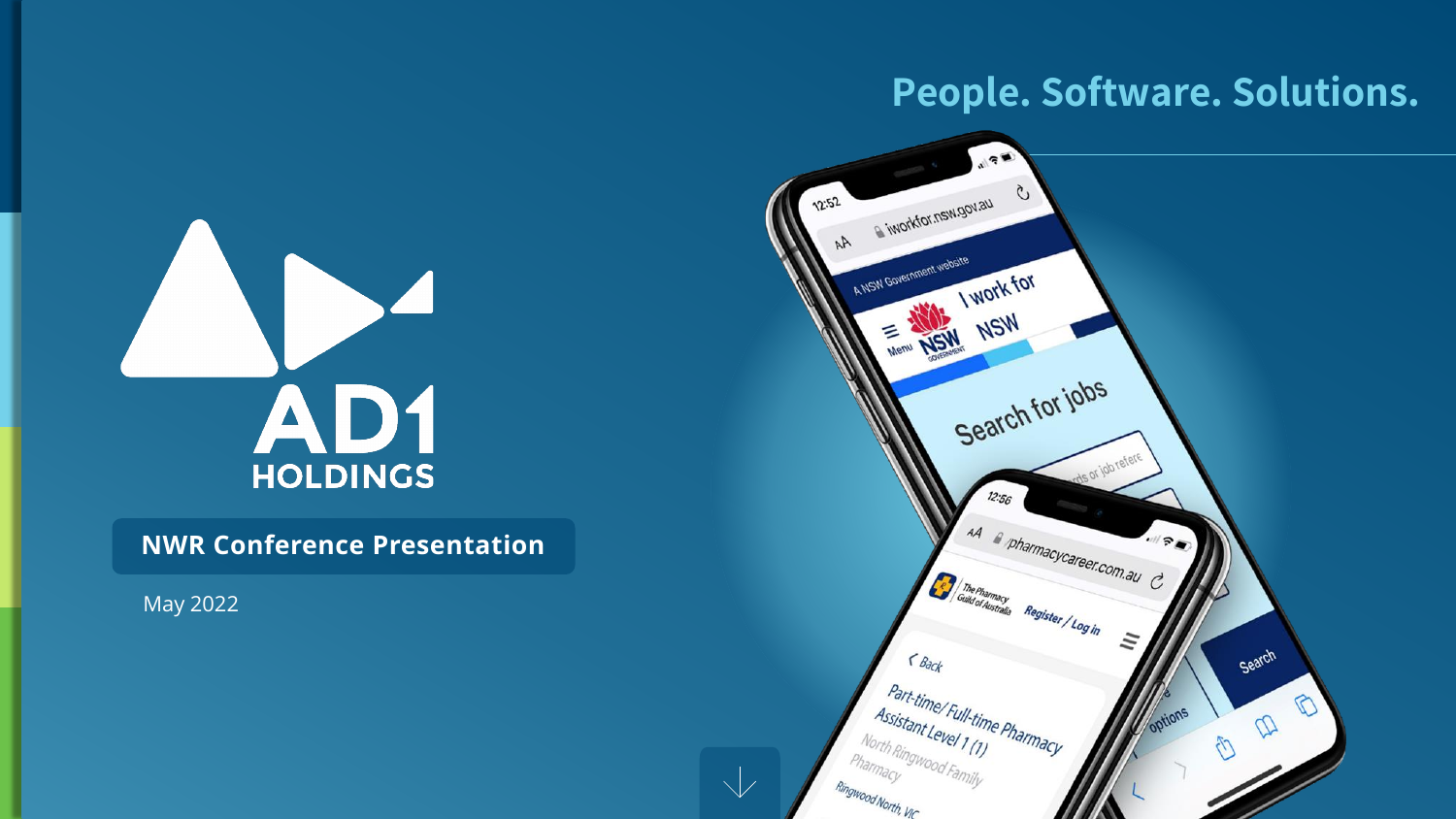

The information in this presentation does not constitute personal investment advice. The presentation is not intended to be comprehensive or provide all information required by investors to make an informed decision on any investment in AD1 Holdings Limited (ACN 123 129 162) ('AD1'). In preparing this presentation, AD1 did not take into account the investment objectives, financial situation and particular needs of any particular investor.

Further advice should be obtained from a professional investment adviser before taking any action on any information dealt within the presentation. Those acting upon any information without advice do so entirely at their own risk.

Whilst this presentation is based on information from sources which are considered reliable, no representation or warranty, express or implied, is made or given by or on behalf of AD1, any of its Directors, or any other person about the accuracy, completeness or fairness of the information (including any forward looking statements) or opinions contained in this presentation. No responsibility or liability is accepted by any of them for that information or those opinions or for any errors, omissions, misstatements (negligent or otherwise) or for any communication written or otherwise, contained or referred to in this presentation.

Neither AD1 nor any of its Directors, officers, employees, advisers, associated persons or subsidiaries are liable for any direct, indirect or consequential loss or damage suffered by any person as a result of relying upon any statement in this presentation or any other document supplied with this presentation, or by any future communications in connection with those documents and all of those losses and damages are expressly disclaimed.

Any opinions expressed reflect AD1's position at the date of this presentation and are subject to change.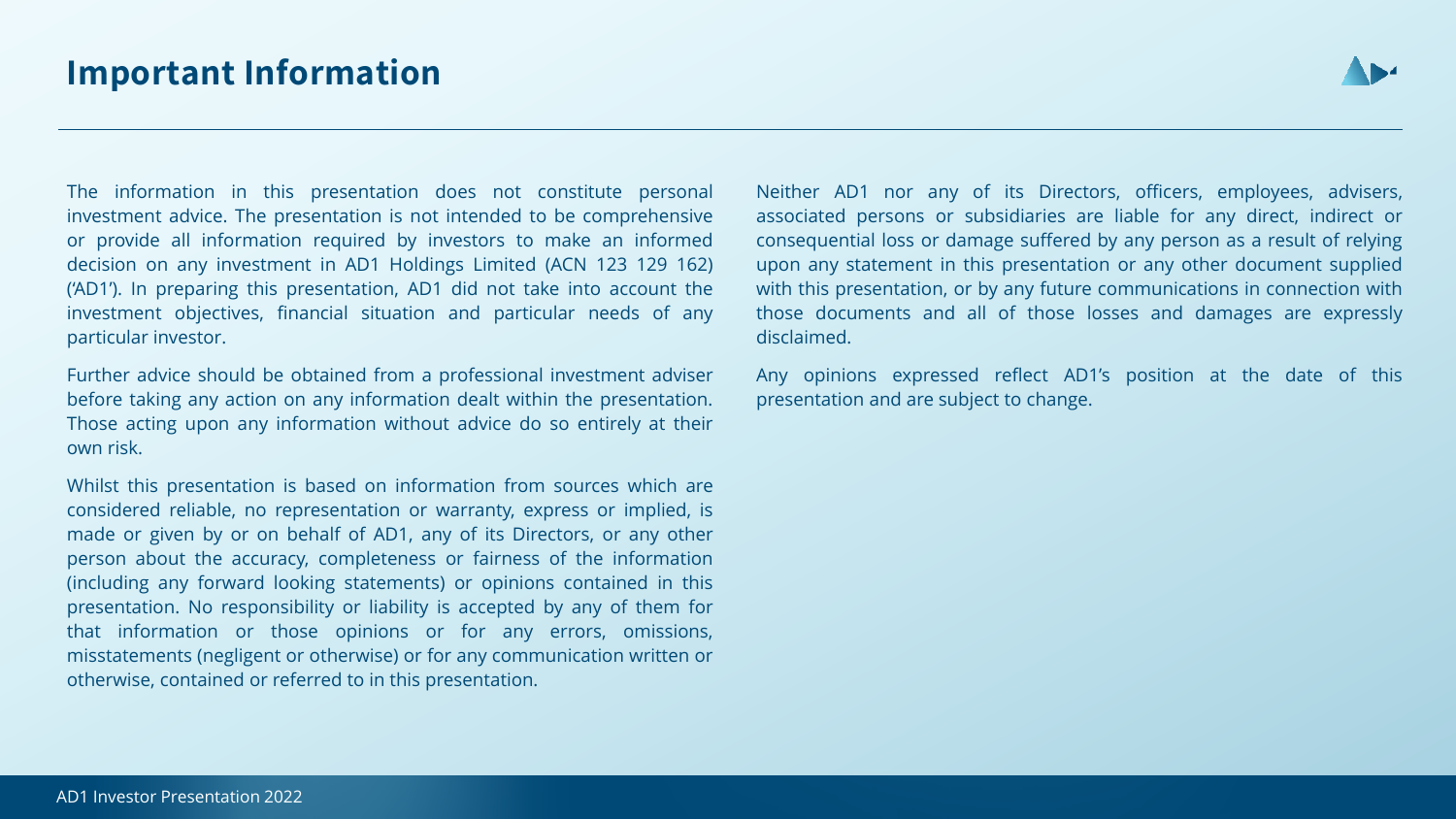### **A scalable business model with annuity revenues and a sticky customer base**

**AD1 Holdings is a SaaS technology company investing in, and growing market-leading software businesses**

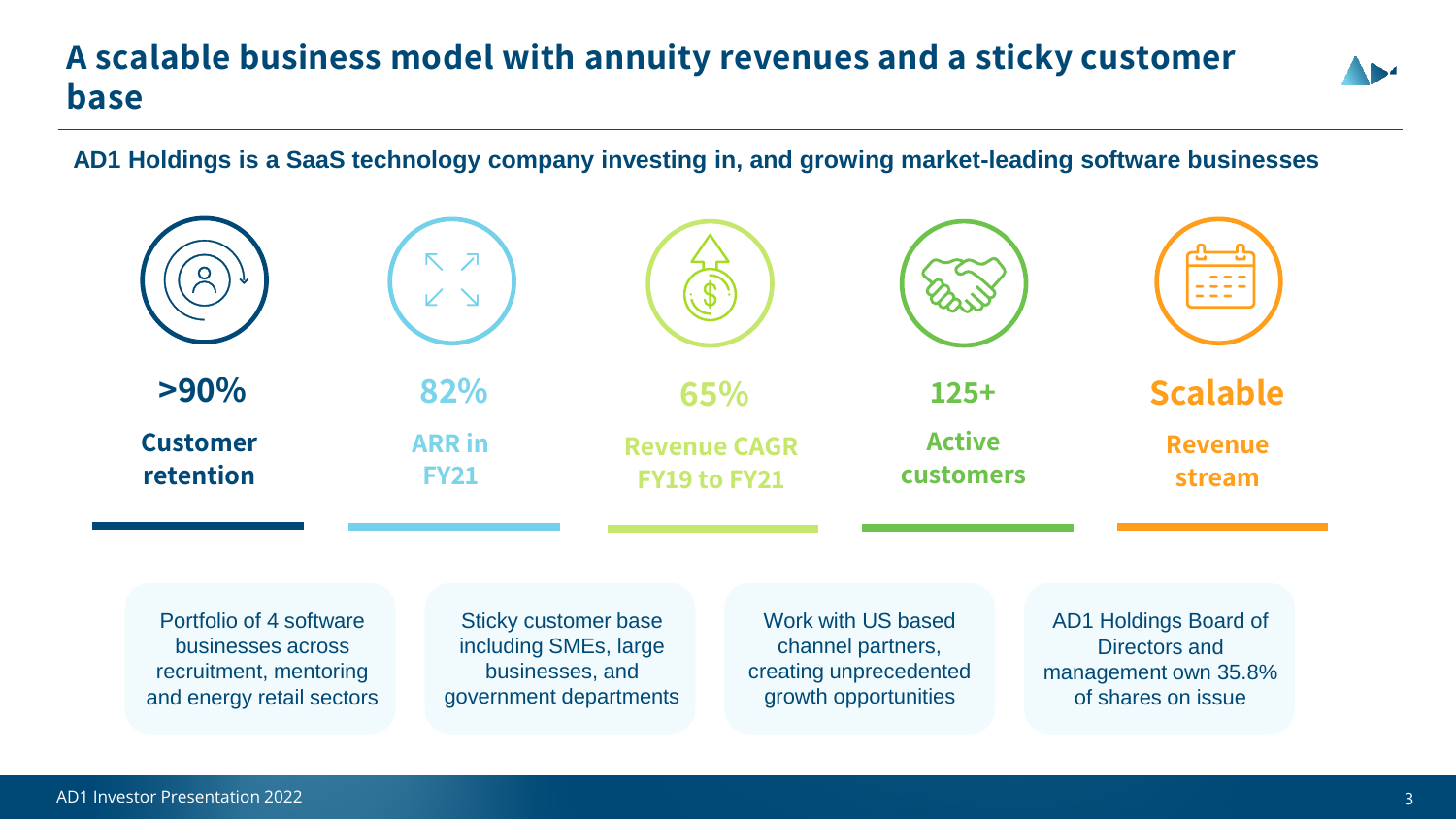### **Transforming a single platform business into a multi-vertical platform provider with strong recurring revenues**

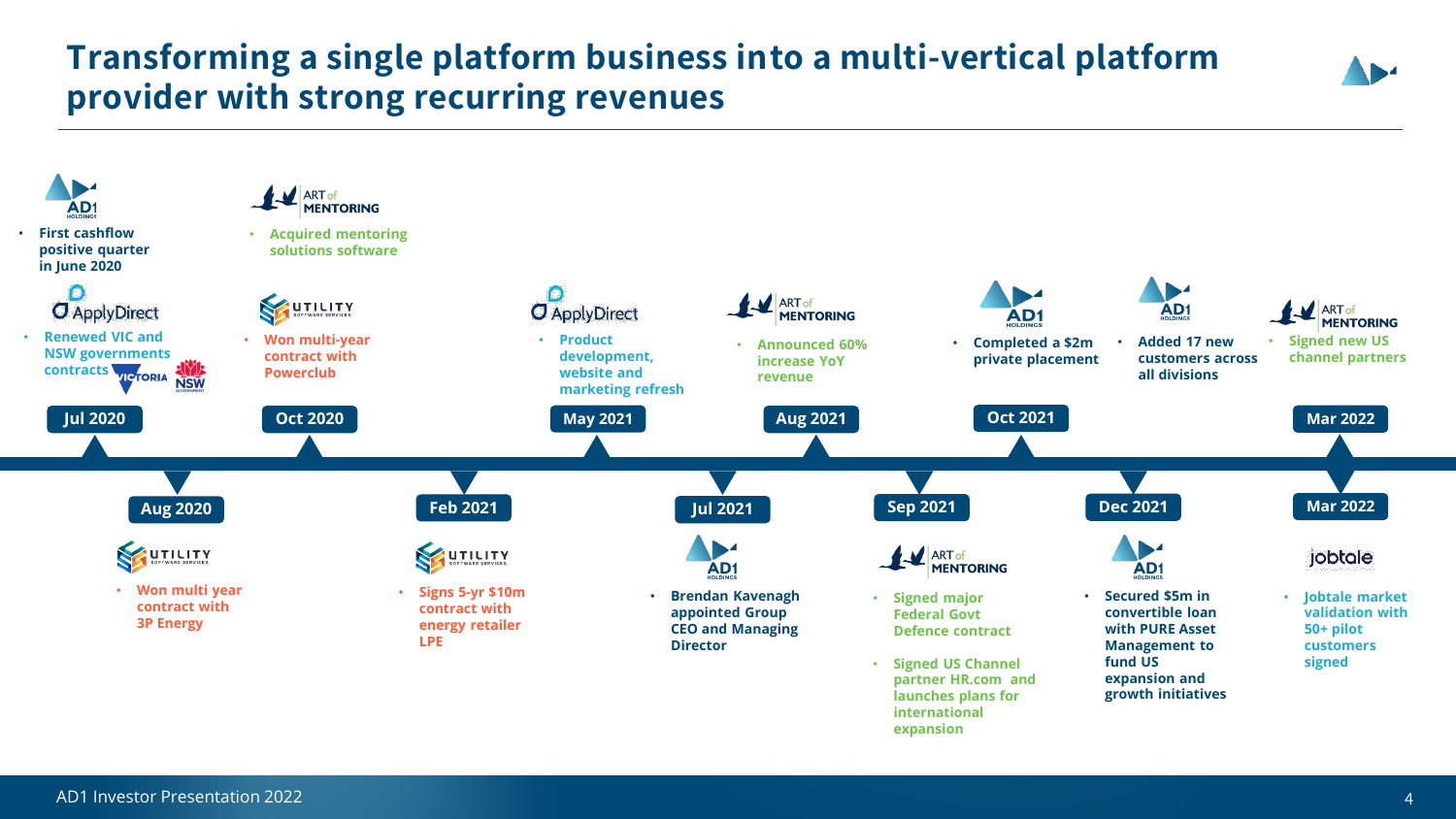### **A growing portfolio of software businesses with a focus on HR technology services, a rapidly expanding sector**

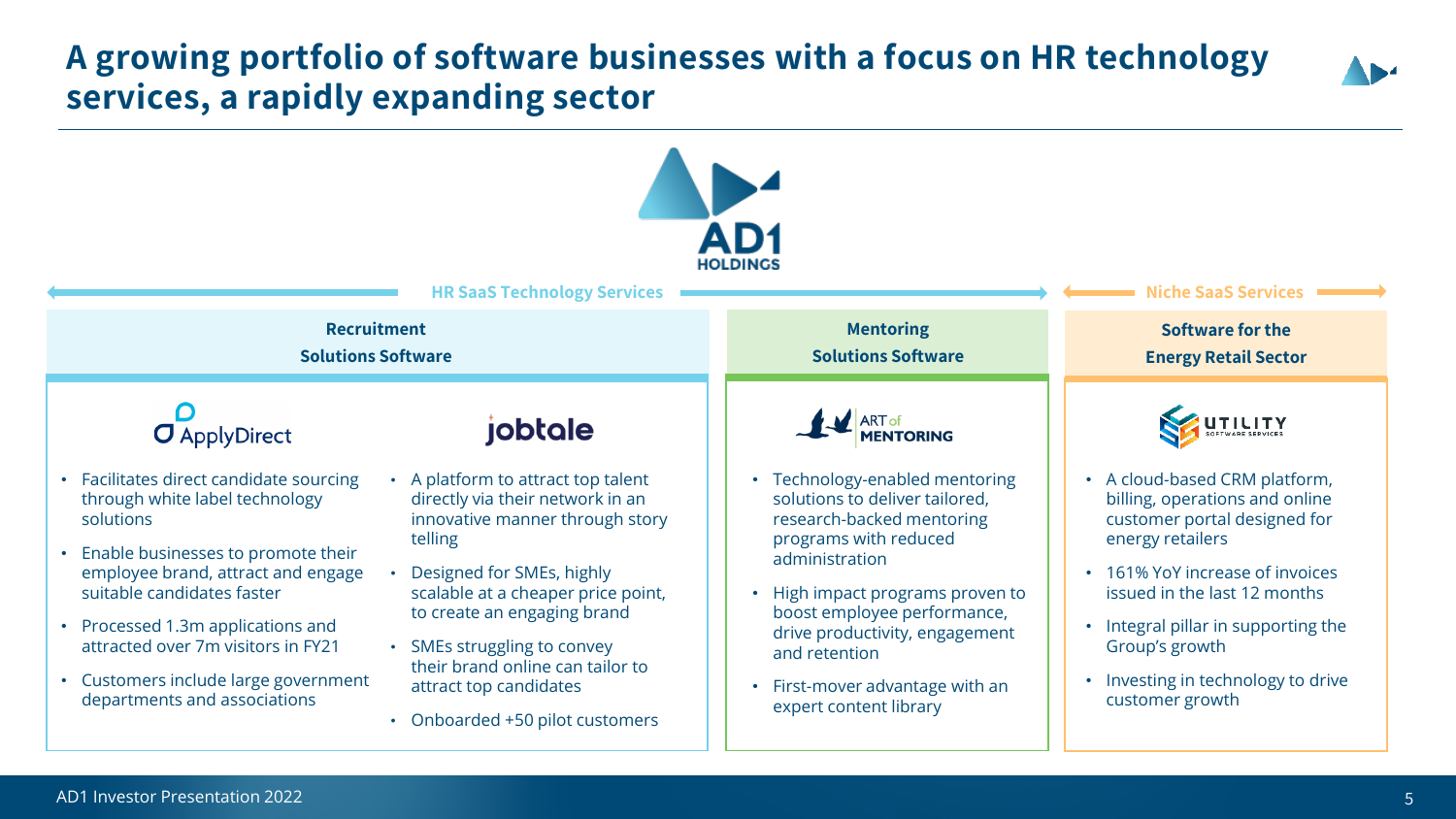## **A large and growing customer base across the Group**



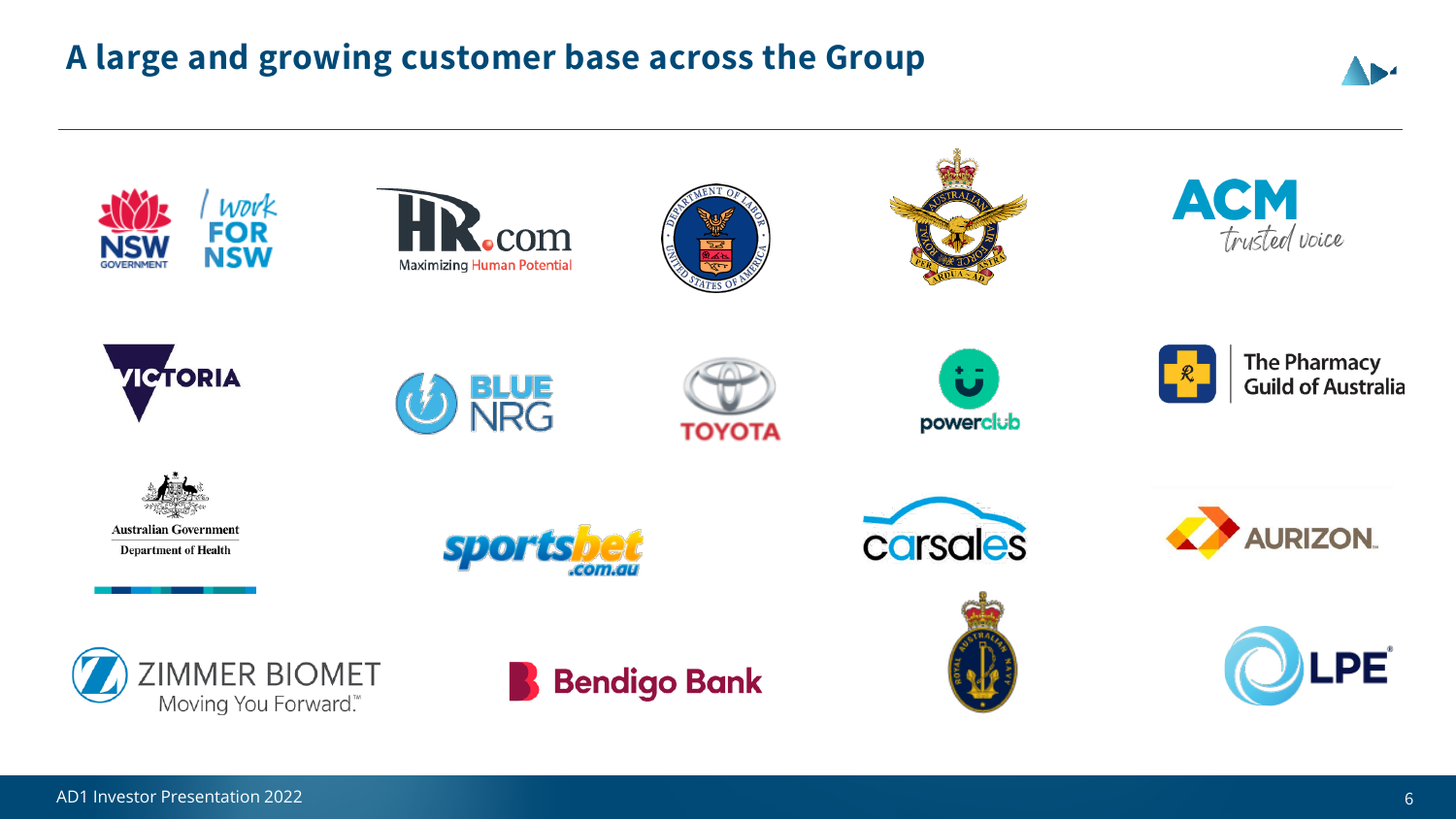## **The pandemic triggered the need for organisations to further invest in HR technology services to attract, engage, recruit, develop, and retain talent**





97% of CEO's surveyed by Deloitte viewed Talent as their biggest priority and their biggest threat



Hybrid work models are driving the need for structured programs to keep employees connected, engaged and productive



A tight job market , low unemployment and rising wages has driven demand for investments with a specific focus on talent attraction, development & retention



+\$33bn invested in Human Capital Mgt, Talent Acquisition and Talent Mgt deals since 2017, with a massive increase in demand for employee relations and support



The 'Great Resignation' is set to worsen, forcing companies to focus on recruiting efforts including internal hiring, redeployment of employees and upskilling



Over the last two years technology enabled solutions such as mentoring have experienced explosive growth and continue to expand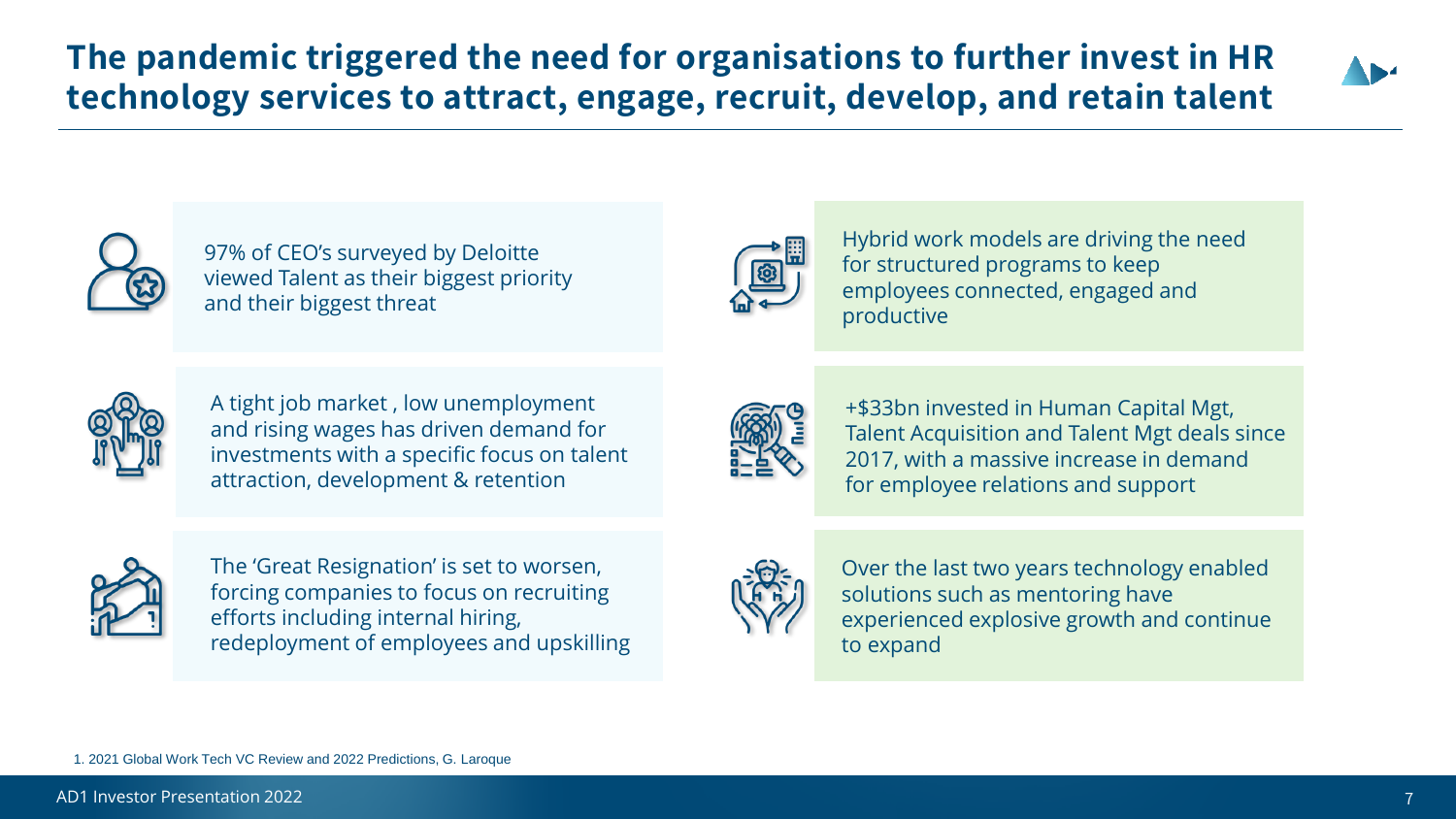### **Scalable software businesses with recurring revenue and simple subscription-based pricing model**



1. This figure reflects the average fee for an enterprise solution.

2. Typical size of a full-service new client in the first year.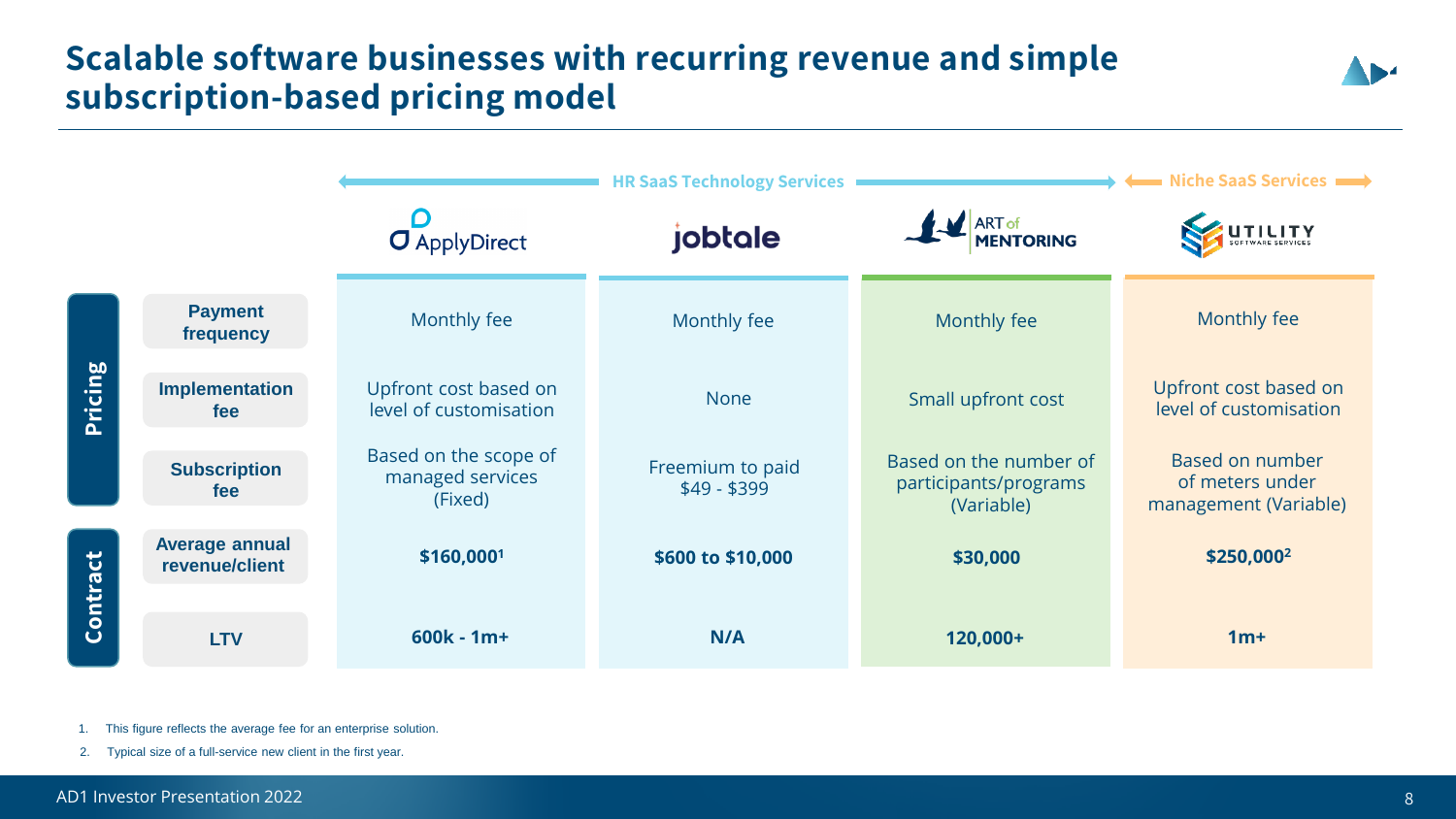Customer receipts of \$1.56m, up 3% on pcp, and consistent with Q2 FY22

17 new customers added in total across all verticals

400% revenue growth in AOM vs pcp and a 38% increase vs Q2FY22

Steady organic growth in USS with revenue growth of 18% on pcp

13.7% ARR growth across ApplyDirect's existing customer base

Signed new US channel partners, supporting growth in offshore expansion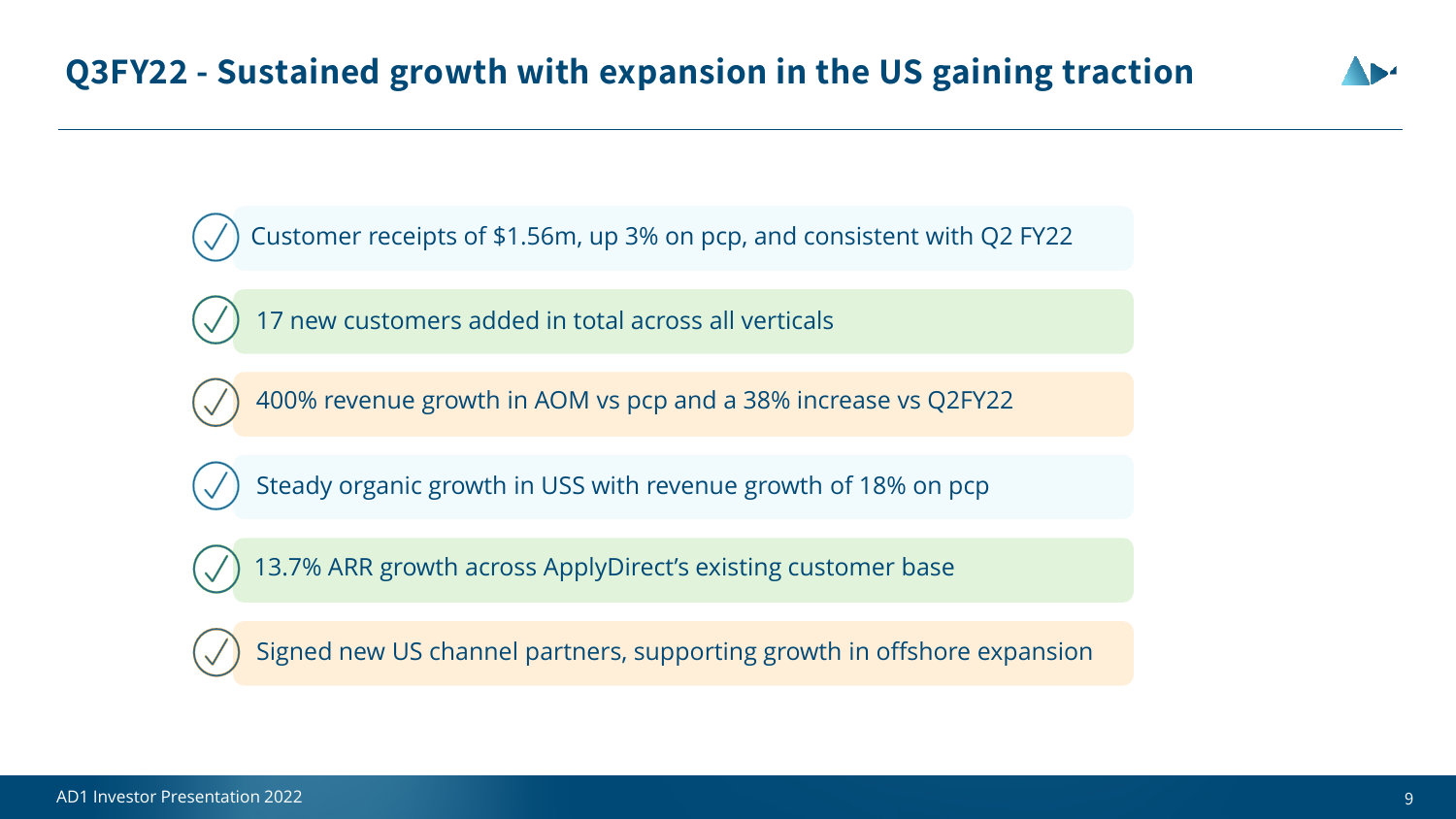### **On track to deliver another year of strong growth across the Group**





- YTD FY22<sup>1</sup> revenue of \$5.35m, already above total revenue for FY21 of \$5.34m
- 65% CAGR achieved between FY19 and FY21
- Subscription-based revenue accounts for ~82% of total revenue in FY21 and we expect this number to increase
- Significant increase in growth drivers across all three verticals
- Upselling opportunities assisting in revenue growth, with cross-selling opportunities to drive further growth in the future
- New US based channel partnerships will provide additional growth opportunities
- Recent discovery trip to the US uncovered strong pipeline of new opportunities

### 1. As at 31 March 2022.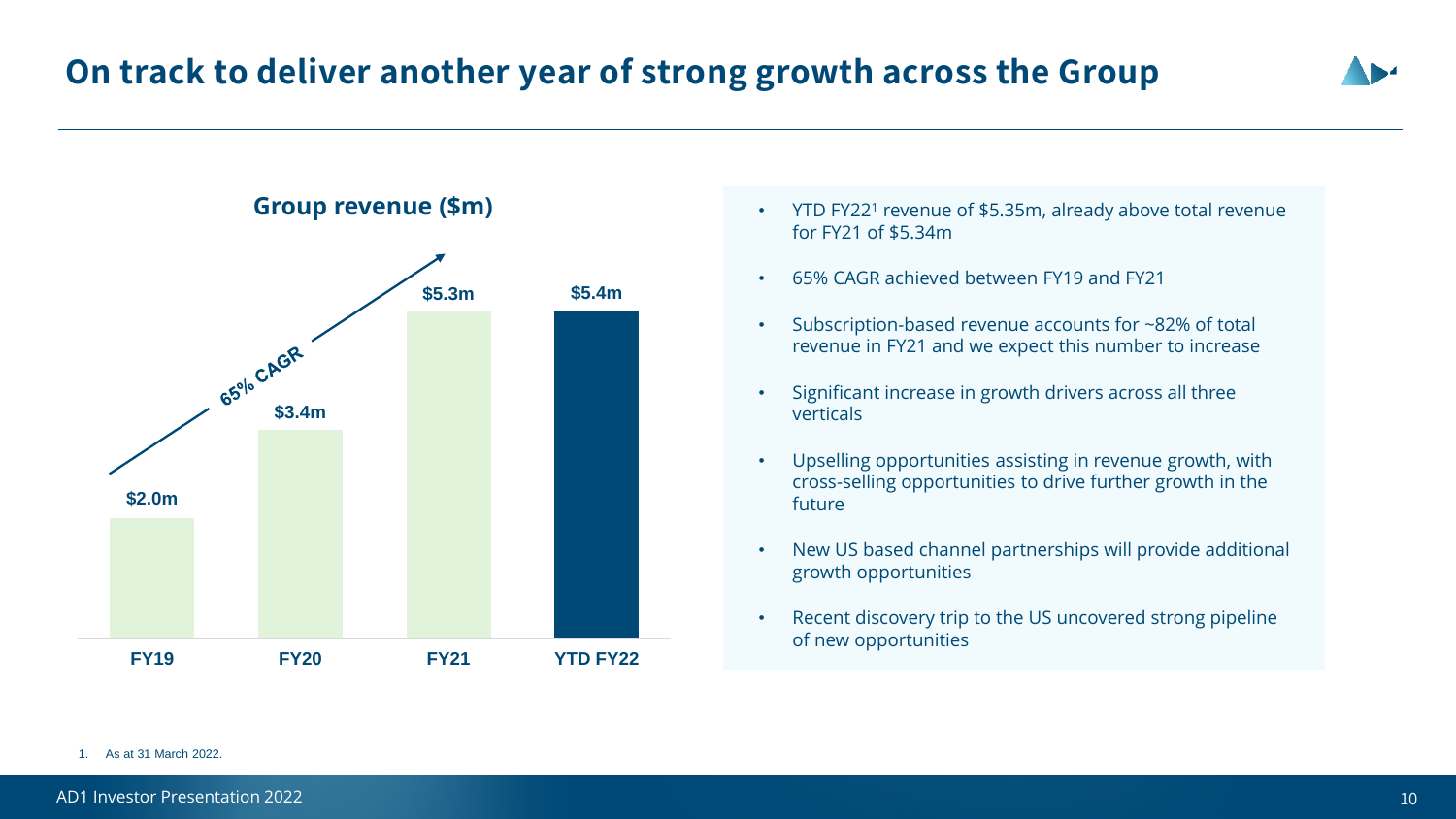### **Solid foundations to build on and keep growing our portfolio of global software businesses**





• Focus on pursuing further global channel partnerships, specifically in the US

in new customers

solutions while driving growth

### AD1 Investor Presentation 2022 **11** AD1 Investor Presentation 2022 **11**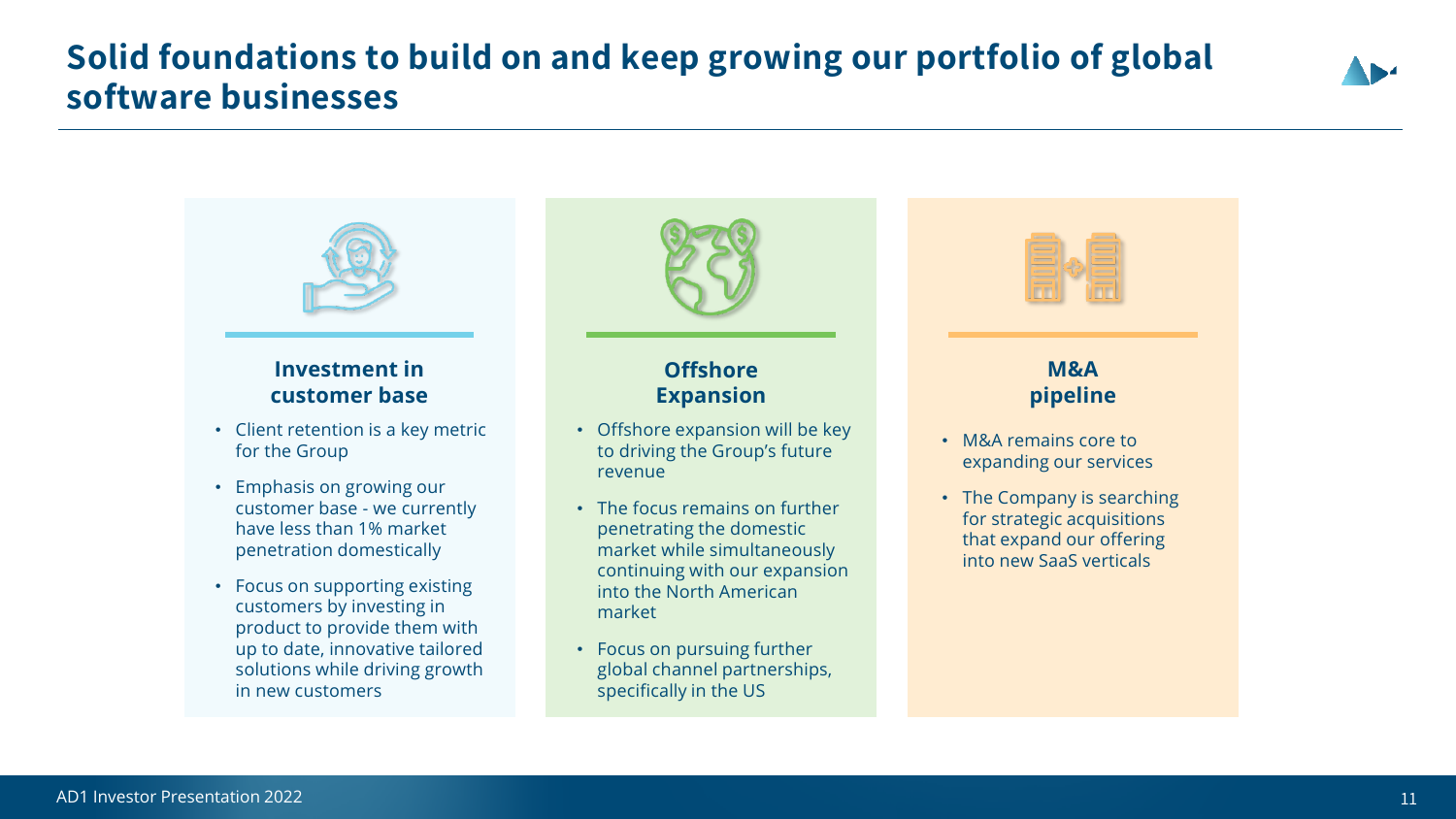### **Over 80 years of combined experience across a range of business life-cycles, sectors and geographies**



**Andrew Henderson** Non-Executive Chairman

**Michael Norster** Non-Executive Director

Appointed in March 2019

Has over 20 years of experience in technology products and services businesses – having founded and sold Phoenix IT and is currently the MD of JitterBit Inc (ASPAC).



Highly successful entrepreneur from start-ups to exits. Founder of formerly ASX-listed Powerdirect (sold to Ergon Energy); founder and Chairman of Blue NRG Group and founder of USS.



**Nicholas Smedley** Non-Executive Director

Appointed in Nov 2019 and cornerstone investor from July 2019

Former Investment Banker with 14 years' experience across UBS and KPMG. Chairman of Vortiv Limited (VOR:ASX). Chairman of Respiri Limited (RSG:ASX).



**Brendan Kavenagh** Group Chief Executive Officer & Managing Director

Appointed CEO and MD in July 2021

Mr Kavenagh has over 20 years in executive leadership roles within the Technology Recruitment and Professional Services industry with a successful background in building and executing sales strategies and leading teams to achieve highly successful growth results.



**Melissa Richardson**  Head of Art of Mentoring

Appointed October 2020

A pioneer and one of Australia's experts in mentoring, with over 20 years' experience. Founder of Art of Mentoring and is a global assessor for the European Mentoring and Coaching Council's ISMCP award.